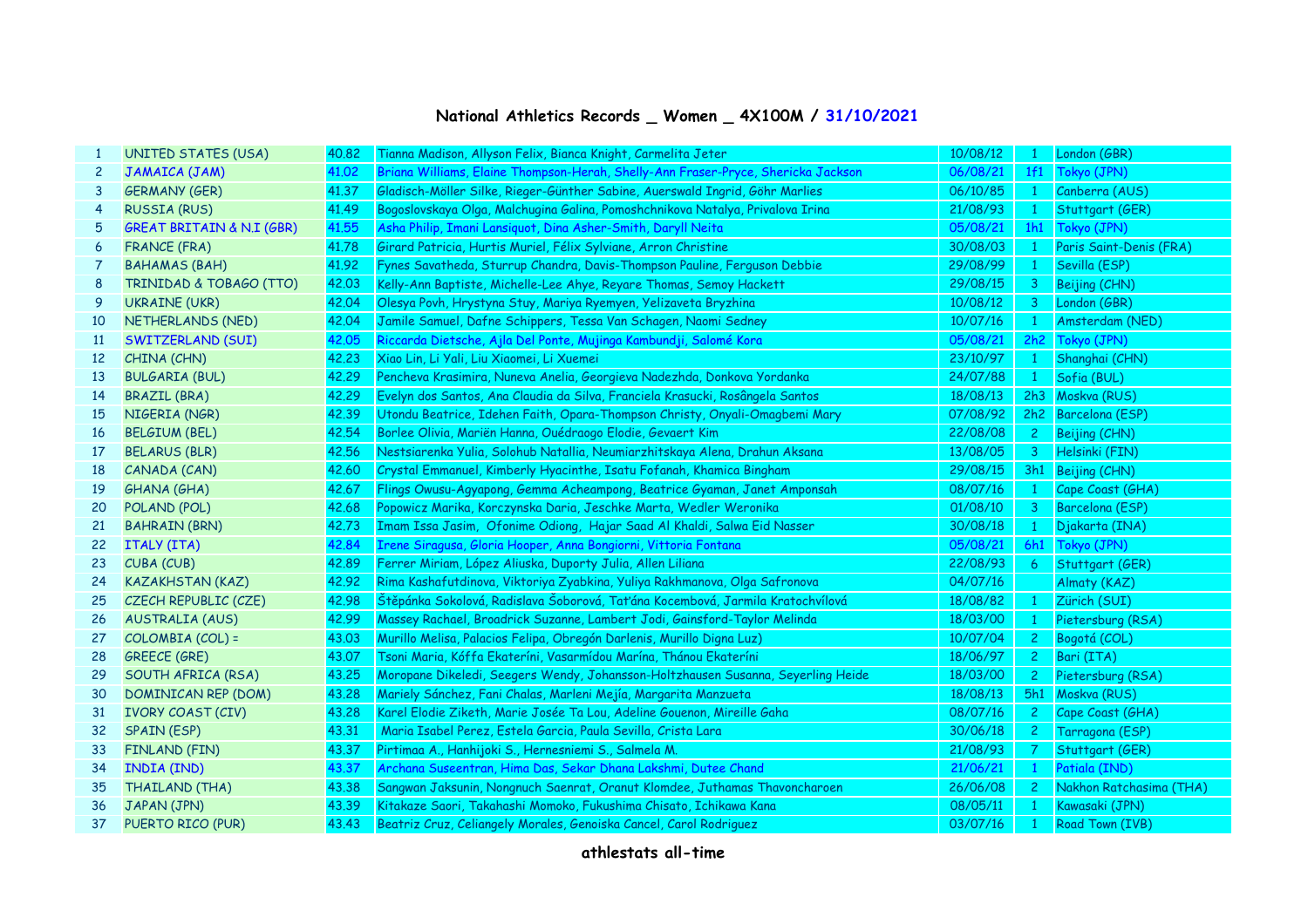| 38 | BRIT. VIRGIN ISL. (IVB) | 43.46 | Ashley Kelly, Tahesia Harrigan, Chantel Malone, Karene King                                | 03/07/16 | $\mathsf{2}^-$ | Road Town (IVB)           |
|----|-------------------------|-------|--------------------------------------------------------------------------------------------|----------|----------------|---------------------------|
| 39 | <b>DENMARK (DEN)</b>    | 43.51 | Mathilde U. Kramer, Astrid Glenner-Frandsen, Emma Beiter Bomme, Ida Karstoft               | 05/08/21 |                | 7h2 Tokyo (JPN)           |
| 40 | ST KITTS & NEVIS (SKN)  | 43.53 | Tanika Liburd, Meritzer Williams, Tameka Williams, Virgil Hodge                            | 04/07/09 | $\mathbf{1}$   | La Habana (CUB)           |
| 41 | <b>VENEZUELA (VEN)</b>  | 43.53 | Nediam Vargas, Andrea Purica, Nelsibeth Villalobos, Nercely Soto                           | 28/11/14 | $\mathbf{1}$   | Xalapa (MEX)              |
| 42 | <b>MADAGASCAR (MAD)</b> | 43.61 | Monica Rahanitraniriana, Paule Ratsimbazafy Ony, Rosa Rakotozafy, Hanitriana Rakotondrabe  | 29/09/00 |                | 4h4 Sydney (AUS)          |
| 43 | SWEDEN (SWE)            | 43.61 | Emma Rienas, Carolina Klüft, Jenny Kallur, Susanna Kallur                                  | 27/08/05 |                | Göteborg (SWE)            |
| 44 | <b>ECUADOR (ECU)</b>    | 43.69 | Marizol Landázuri, Gabriela Anahi Suarez, Yuliana Angulo, Angela Gabriela Tenorio          | 05/08/21 |                | 8h1 Tokyo (JPN)           |
| 45 | NAMIBIA (NAM)           | 43.76 | Ndawana Haitembu, Beatrice Masilingi, Nandi Tjanjeua Vass, Christine Mboma                 | 22/08/21 |                | 2f1 Nairobi (KEN)         |
| 46 | <b>IRELAND (IRL)</b>    | 43.80 | Joan Healy, Phil Healy, Ciara Neville, Gina Akpe-Moses                                     | 12/08/18 |                | 4h2 Berlin (GER)          |
| 47 | <b>UZBEKISTAN (UZB)</b> | 43,82 | Shmonina M., Olenchenko V., Barbashina E., Vilisova T.                                     | 20/06/83 | 3 <sup>7</sup> | Moskva (RUS)              |
| 48 | ZAMBIA (ZAM) (ZCSA)     | 43.85 | Roda Njobvu, Lumeka Katundu, Suwilanji Theresa Mpondela, Hellen Makumba                    | 11/04/21 | $\mathbf{1}$   | Lusaka (ZAM)              |
| 49 | CYPRUS (CYP)            | 43,87 | Filippa Fotopoulou, Ramona Papaioannou, Filippa Fotopoulou, Eleni Artymata                 | 09/07/16 |                | 5h1 Amsterdam (NED)       |
| 50 | <b>VIETNAM (VIE)</b>    | 43.88 | Le Thi Mong Tuyen, Do Thi Quyen, Tran Thi Yen Hoa, Le Tu Chinh                             | 25/08/17 |                | Kuala Lumpur (MAS)        |
| 51 | <b>SRI LANKA (SRI)</b>  | 43.89 | Jayasinghe Susanthika, Sooriyaarachchi Anoma, De Zoya S. Nimi, Dharsha K.V.Damayanthi      | 11/08/01 |                | 5h1 Edmonton (CAN)        |
| 52 | SLOVENIA (SLO)          | 43.91 | Alenka Bikar, Maja Nose, Kristina Zumer, Radmila Vukmirovic                                | 25/07/03 | $\mathbf{1}$   | Pergine Valsugana (ITA)   |
| 53 | NORWAY (NOR)            | 43.94 | Isabelle Pedersen, Ida Bakke Hansen, Elisabeth Slettum, Ezinne Okparaebo                   | 20/06/15 | $2^{\circ}$    | Cheboksary (RUS)          |
| 54 | LITHUANIA (LTU)         | 43.95 | Edita Lingyte, Lina Grincikaite, Sonata Tamošaityte, Audra Dagelyte                        | 05/07/08 | $\mathbf{1}$   | Madrid (ESP)              |
| 55 | <b>HUNGARY (HUN)</b>    | 44.03 | Anasztazia Nguyen, Eva Kaptur, Luca Kozak, Klaudia Sorok                                   | 09/08/18 |                | 3f1 Genève (SUI)          |
| 56 | ROMANIA (ROU)           | 44.18 | Doina Voinea, Lucia Militaru, Mihaela Pogãcean, Marieta Ilcu                               | 02/08/85 |                | Stara Zagora (BUL)        |
| 57 | NEW ZEALAND (NZL)       | 44.20 | Livvy Wilson, Zoe Hobbs, Georgia Hulls, Rosie Elliott                                      | 13/02/20 | $\mathbf{1}$   | Canberra (AUS)            |
| 58 | BARBADOS (BAR)          | 44.34 | Cox Lyn Marie, Williams Genna, Bailey Jade, Weekes Luan                                    | 01/08/04 | $\mathbf{3}$   | Sherbrooke (CAN)          |
| 59 | LATVIA (LAT)            | 44.41 | I.Grigorjeva, V.Ikauniece, L.Ždanovska, L.Olijare                                          | 20/06/84 |                | Moskva (RUS)              |
| 60 | <b>AUSTRIA (AUT)</b>    | 44.49 | Karin Strametz, Ina Huemer, Magdalena Lindner, Susanne Walli                               | 26/08/21 | $\overline{7}$ | Lausanne (SUI)            |
| 61 | PHILIPPINES (PHI)       | 44.57 | Zion Corrales-Nelson, Kayla Anise Richardson, Kyla Ashley Richardson, Knott Kristina Marie | 09/12/19 |                | 2 New Clark City (PHI)    |
| 62 | BOTSWANA (BOT)          | 44.58 | KAO Yu-Chuan, CHEN Shu-Chen, HSU Pei-Ching, WANG Huei-Chen                                 | 16/10/94 | 4 <sup>1</sup> | Hiroshima (JPN)           |
| 63 | CAMEROON (CMR)          | 44.58 | M. L. Manie, Nkoma, Abena, Mballa                                                          | 21/07/96 |                | Marietta (USA)            |
| 64 | SENEGAL (SEN)           | 44.59 | Ndiaye, A. Mbacke Thiam, T. Diouf, A. Diouf                                                | 20/08/98 |                | Dakar (SEN)               |
| 65 | KOREA (SOUTH) (KOR)     | 44.60 | Lee Sunae, Kang Daseul, Joung Hansol, Kim Minji                                            | 02/10/14 | 5 <sub>1</sub> | <b>Incheon (KOR)</b>      |
| 66 | SLOVAK REPUBLIC (SVK)   | 44.65 | Vladimíra Šibová, Lenka Kršáková, Iveta Putalová, Alexandra Bezeková                       | 04/06/16 | $2^{\circ}$    | Šamorín (SVK)             |
| 67 | <b>SERBIA (SRB)</b>     | 44.68 | Elvira Pančić, Mila Savić, Biljana Mitrović, Vukosava Djapić                               | 08/07/00 |                | 1r1 Banská Bystrica (SVK) |
| 68 | <b>BOTSWANA (BOT)</b>   | 44.69 | Leungo Mathlaku, Tsaone Sebele, Murangi Refilwe, Oarabile Tshosa                           | 27/04/19 | $\mathbf{1}$   | Gaborone (BOT)            |
| 69 | PORTUGAL (POR)          | 44.70 | Eva Vital, Naide Gomes, Carla Tavares, Sónia Tavares                                       | 20/06/09 |                | 2r1 Leiria (POR)          |
| 70 | <b>TURKEY (TUR)</b>     | 44.71 | Aydemir-Apak Sema, Engin Birsen, Redif Meliz, Karakus Nimet                                | 18/06/11 |                | 2r2 Izmir (TUR)           |
| 71 | <b>ESTONIA (EST)</b>    | 44.71 | Õilme Võro, Kreete Verlin, Karoli Käärt, Ksenija Balta                                     | 10/08/19 |                | 1f2 Varazdin (CRO)        |
| 72 | <b>GRENADA (GRN)</b>    | 44.72 | Sherine Wells, Janelle Redhead, Kanika Beckles, Trish Bartholomew                          | 24/06/12 |                | 2 Port-of-Spain (TTO)     |
| 73 | <b>KENYA (KEN)</b>      | 44.75 | Eunice Kadogo, Milcent Ndoro, Frashia Mwangi, Maureen Thomas                               | 15/09/15 | 4 <sup>1</sup> | <b>Brazzaville (CGO)</b>  |
| 74 | <b>MEXICO (MEX)</b>     | 44.79 | Natali Brito, Dania Aguillon, Paola Moran, Iza Daniela Flores                              | 28/08/17 | $\overline{4}$ | Taipei City (TPE)         |
| 75 | ISRAEL (ISR)            | 44.79 | Gal Kadmon, Diana Vaisman, Olga Lenskay Yarko, Ilana Dorfman                               | 24/08/19 | 5 <sup>1</sup> | Paris (FRA)               |
| 76 | CHILE (CHI)             | 44.83 | Josefina Gutiérrez, Isidora Jiménez, Fernanda Mackenna, Paula Goñi                         | 13/06/15 | 3 <sup>7</sup> | Lima (PER)                |
| 77 | FIJI (FIJ)              | 44.86 | L. Miller Waganitoga, M. Bulikiombo, M. Raluve, R. Rogers                                  | 12/07/03 |                | Suva (FIJ)                |